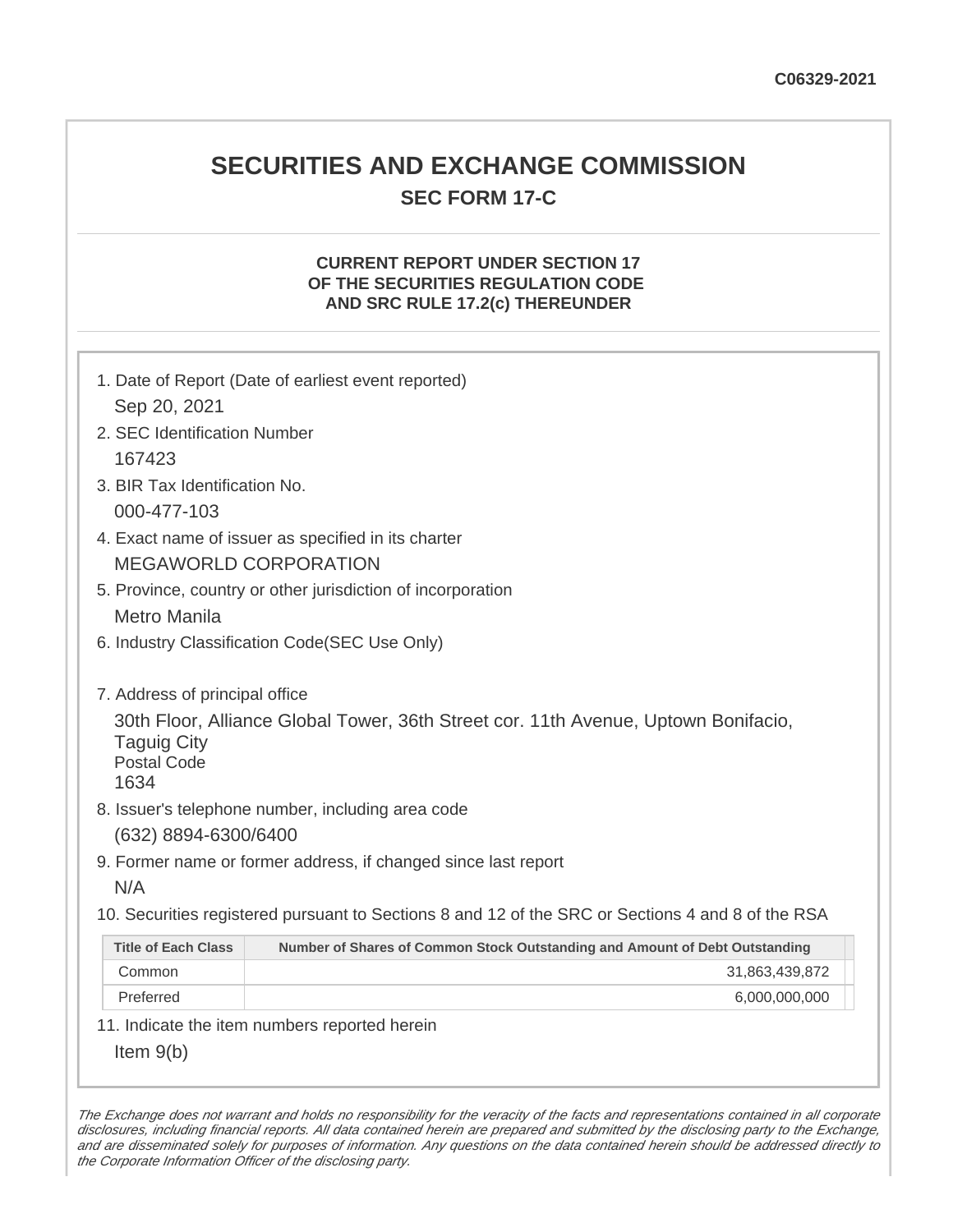

# **Megaworld Corporation MEG**

**PSE Disclosure Form 4-31 - Press Release References: SRC Rule 17 (SEC Form 17-C) Section 4.4 of the Revised Disclosure Rules**

**Subject of the Disclosure**

Press Release: "MEGAWORLD EARMARKS P40-B TO DEVELOP 462-HECTARE 'ECO-TOURISM TOWNSHIP' IN PALAWAN"

**Background/Description of the Disclosure**

Please see attached Press Release.

**Other Relevant Information**

None

**Filed on behalf by:**

**Name Anna Michelle Llovido Anna Michelle Llovido Designation Corporate Secretary**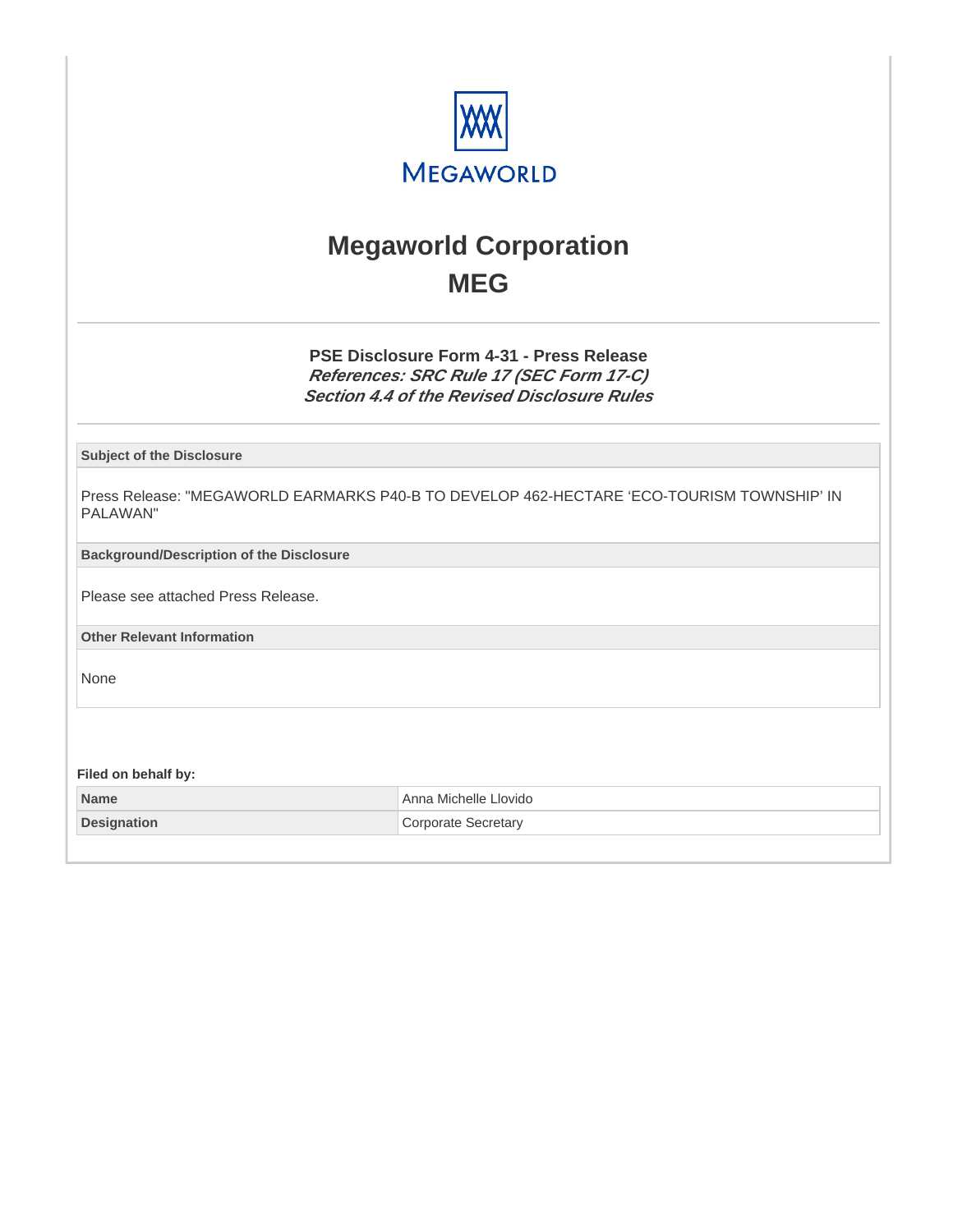#### **SECURITIES AND EXCHANGE COMMISSION SEC FORM 17-C CURRENT REPORT UNDER SECTION 17 OF THE SECURITIES REGULATION CODE AND SRC RULE 17.2 (c) THEREUNDER**

- 1. **September 20, 2021** Date of Report
- 2. SEC Identification Number: **167423** 3. BIR Tax Identification No: **000-477-103**
	- 4. **MEGAWORLD CORPORATION** Exact name of Issuer as specified in its charter
	- 5. **Metro Manila** Province, Country or other jurisdiction of incorporation or organization
	- 6. (SEC Use Only) Industry Classification Code
	- 7. **30th Floor, Alliance Global Tower 36th Street cor. 11th Avenue Uptown Bonifacio, Taguig City 1634** Address of principal office
	- 8. **(632) 8894-6300/6400** Issuer's telephone number, including area code
	- 9. Securities registered pursuant to Sections 8 and 12 of the SRC or Sections 4 and 8 of the RSA

Title of Each Class Number of Shares of Stock Outstanding

**Common 31,863,439,872 Preferred 6,000,000,000 Total 37,863,439,872**

### 10. **Item 9(b)**

Please see attached Press Release.

## **SIGNATURE**

Pursuant to the requirements of the Securities Regulation Code, the Issuer has duly caused this report to be signed on its behalf by the undersigned hereunto duly authorized.

By:

**MEGAWORLD CORPORATION**

Issuer



 **DR. FRANCISCO C. CANUTO** Senior Vice President and Corporate Information Officer September 20, 2021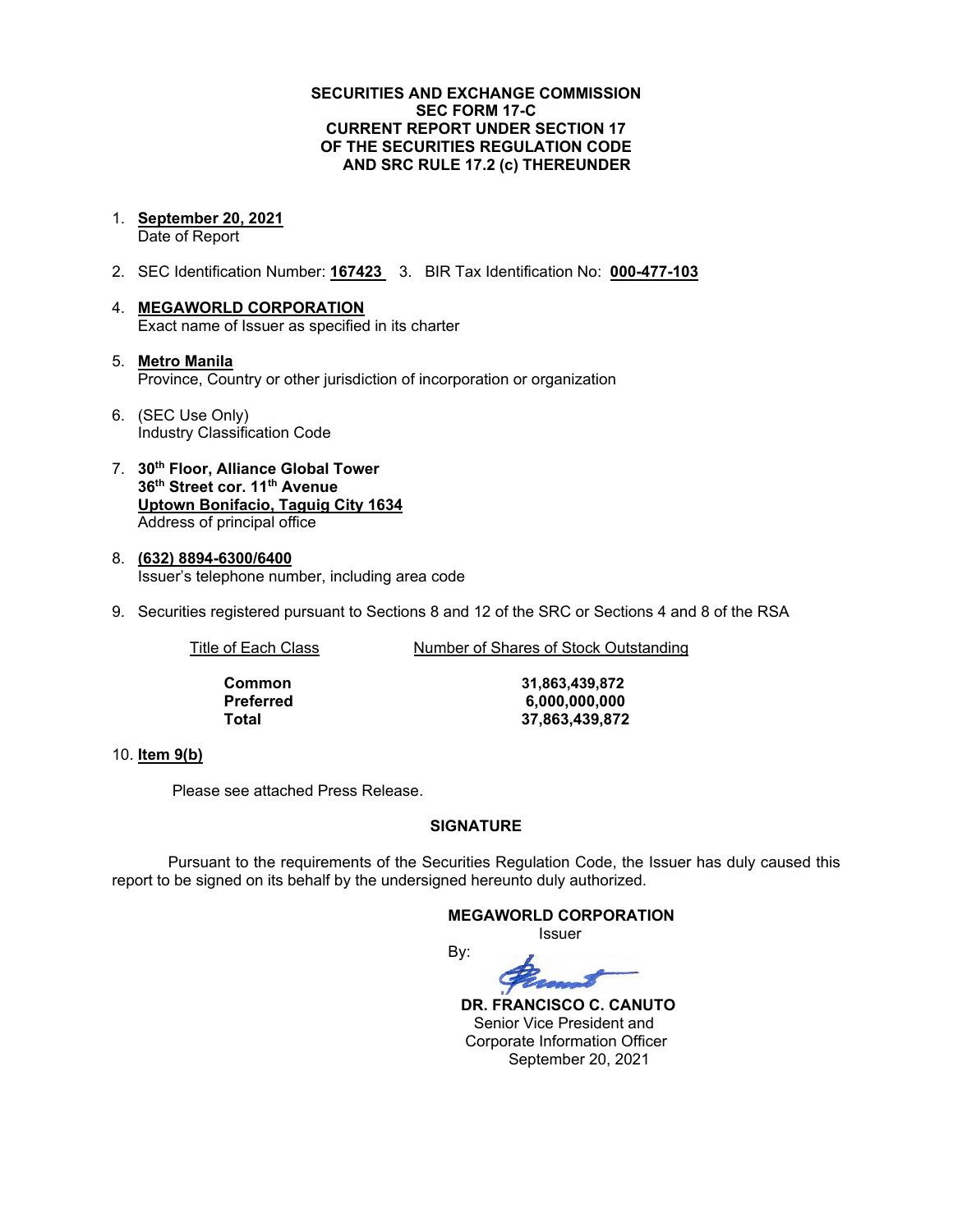

# **MEGAWORLD EARMARKS P40-B TO DEVELOP 462-HECTARE 'ECO-TOURISM TOWNSHIP' IN PALAWAN**

*'Paragua Coastown' in San Vicente, Palawan will be Megaworld's 27th township* 

*MANILA, Philippines, September 20, 2021 –* Property giant Megaworld is developing 462 hectares of beachfront and inland properties in San Vicente, Palawan into an 'eco-tourism township', as the company remains optimistic on the fast recovery of the country's tourism industry after the pandemic.

To be named **Paragua Coastown,** this 27th Megaworld township will feature some of the most beautiful beaches along the coastline of San Vicente, including Port Barton, one of the most famous tourist attractions of the town known for its 22 small islands. It is also strategically located within a few minutes away from the San Vicente Airport, which serves regular flights to and from Manila and Clark.

**Paragua Coastown** will be highlighted by hotels and resorts, health and wellness sanctuaries, cultural center, educational institutions, a boutique hotel district, a shophouse district, as well as residential developments such as private villas, serviced apartments, themed residential villages, and a mangrove reserve park.

"As we grow our sustainable developments portfolio, this new township in the beautiful town of San Vicente in Palawan will showcase the best of sustainable tourism and green living. While we transform it into a world-class development, we also commit to the preservation of the island's biodiversity," says Kevin L. Tan, chief strategy officer, Megaworld.

Megaworld is allocating P40-billion to develop **Paragua Coastown** in the next 10 to 15 years.

The first area to be developed is around 83-hectares of land in Kemdeng, which has its own beach line.

"More than just sustainable tourism, our vision for this expansive Palawan property is to provide an opportunity to those who want the island-life to live and even raise their families here. Aside from the preserved natural surroundings of the beach, mountains and cliffs of San Vicente, we will also provide the facilities and amenities for holistic wellness for our future residents," adds Tan.

*Paragua* used to be the name of Palawan when the Americans established civil rule in the northern part of the province after the Philippine-American war of 1902. A year after, the